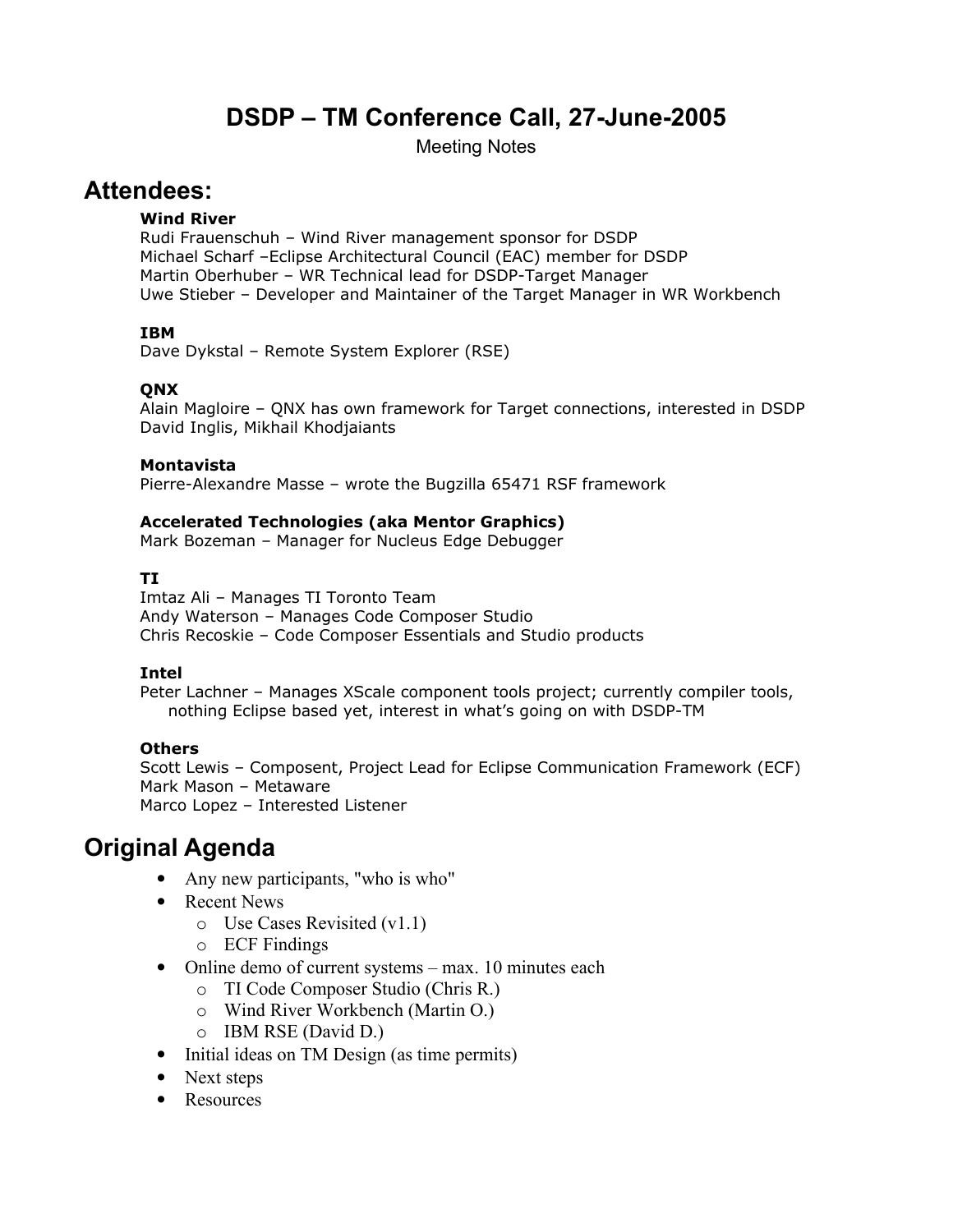# Meeting Notes

Martin O. opens the call and asks attendees who had not joined the first TM call to introduce themselves (see attendee list above). There is no request for additional agenda items.

### Use Cases Revisited (v1.1):

Martin O: Incorporated feedback from the last phone call into the Use Cases Document. The new version will be sent out in the next days. The most important changes were:

- Added Use Case "Remote Build" Not to be implemented by TM framework, but external clients may use TM services to accomplish remote build. Since this use case might introduce special requirements it was added to the list for documentation.
- Added Use Case "Target Discovery" Motivated by the Discovery mechanism in ECF, "target discovery" allows to automatically find targets connected to local serial ports or the local LAN as well as target registries present in the local LAN.

## Eclipse Communication Framework (ECF):

Martin O: Though ECF seems to be geared towards online collaboration between multiple (human) peers, discussions and meetings between Wind River and ECF (Scott Lewis) showed that ECF can also handle point-to-point communications over standard protocols like FTP where the remote system does not need to run ECF software. ECF provides some basic abstractions that seem to be helpful for Target Management, and Scott has volunteered to write initial ECF containers for FTP and Telnet as a showcase. We want to go forward and use ECF as our primary communications provider. Eclipse.org advocates and tries to foster such collaboration between various Eclipse projects.

Scott L. reinforces his offer to help in DSDP, extend and improve ECF where necessary, and invites members of the call to contribute to ECF as well.

### Online Demo – TI (Code Composer):

Chris R. first shows the Code Composer Setup Utility. It allows to define a system that consists of multiple boards (either real or simulated). Boards can be predefined or custom defined by selecting CPU types, JTAG routers and other devices. The result is an XML file describing the JTAG scan chain of a board, that can be stored back into the database of custom components, and serves as the input for the debugger (currently in binary form).

The Parallel Debug Manager (PDM) takes a board configuration file as input. It allows to connect/disconnect individual devices on the system, define groups for components of the system, load software onto individual components or whole groups in one step, do synchronous run control for multiple components, and invoke a debugger for individual components. OS Awareness modules allow access to Tasks and Processes on the target system.

Currently,  $TI$ 's system is written in  $C++$  using MS Visual Studio. They are currently working on a more generalized database for target components that will use XML more thoroughly. TI wants to have a single tool from target definition up to live target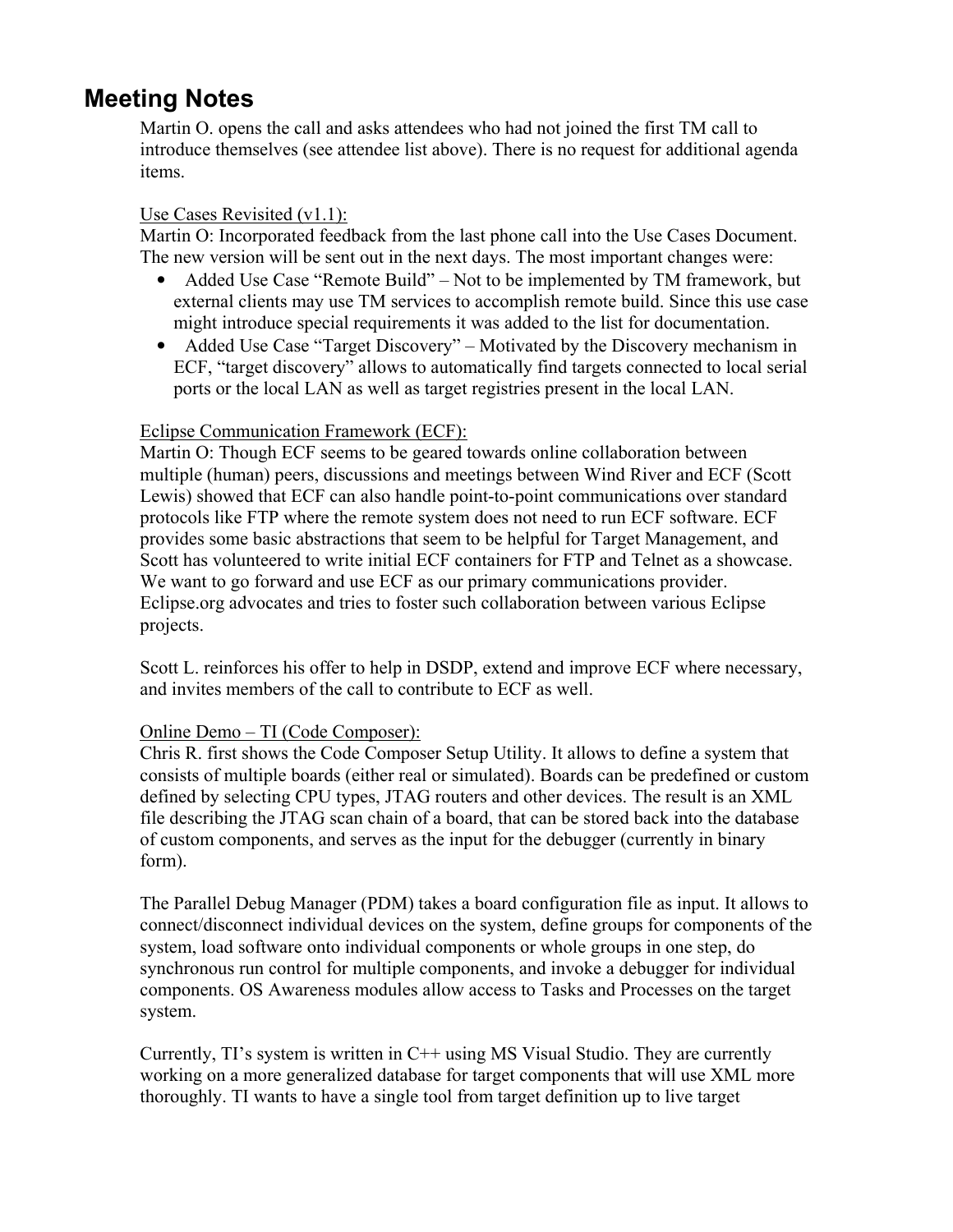connections (currently multiple tools). They have not yet started on Eclipse; they are somewhat waiting on what the DSDP-TM project will provide for them.

### Online Demo – Wind River (WR Workbench):

Martin O. Shows the WR Workbench Target Manager. Various connection types (expandable through plug-ins) allow to connect various systems via Hardware Debuggers or Debug Agents. Target Connections are stored in a network-enabled Registry that allows sharing them in a team. Connection Types can define programs that need to be launched in order to facilitate the connection.

While connection types define the static information required to connect a target, dynamic information is also shown in the Target Manager Tree once a connection is made. Dynamic information is mostly execution contexts (processes, tasks) running on the target. The TM allows to reset targets, download software modules, and attach the debugger to contexts. Attachment is stored in a Launch Configuration; other Launch Configurations are available for running processes or Kernel Tasks. The Launch Configurations have combo-like controls in order to select or modify target connections from the Launch even if the Target Manager View is not visible.

Q: Does WR Workbench only support homogeneous systems?

Martin O: No, the Hardware Debugger allows defining a board file which contains multiple heterogeneous CPUs an/or Target OS plug-ins. Wind River currently only supports working with CPUs on the scan chain (no other devices yet).

### Online Demo – IBM (Remote Systems Explorer, RSE):

RSE maintains a set of connections to systems of different type (e.g. Linux, AIX, Windows, …). The resources on these systems are presented in an eclipse tree view that gives access to remote file systems and remote shells. Other types of subsystem can be plugged in.

Filters can be defined to show only those files that are of interest. Working on the remote file system is possible just as on the local one. Predefined and user-defined actions can be invoked on remote files. Refresh of remote file system information must be done manually every so often if the structure of the remote file system is changing.

When a shell is opened on a remote system, the first shell ("primary") is also used for user-defined and compile actions. Multiple shells can be open at the same time. Information about user-defined filters and actions are stored as "Profiles" in a special Eclipse Project ("RemoteSystemDefinitions") that can be shared through normal Eclipse Team support (CM tool integration). This works very well for the current user base (shipping since 3+ years).

The stock RSE uses a proprietary transport (called "datastore" – built on TCP) that requires an agent program to run on the remote system. Small footprint of the agent program has been an important design goal. Some IBM customers have written subsystem implementations that use FTP as file transport. Since they could re-use most of the remote file system framework, supporting FTP did not require too much coding.